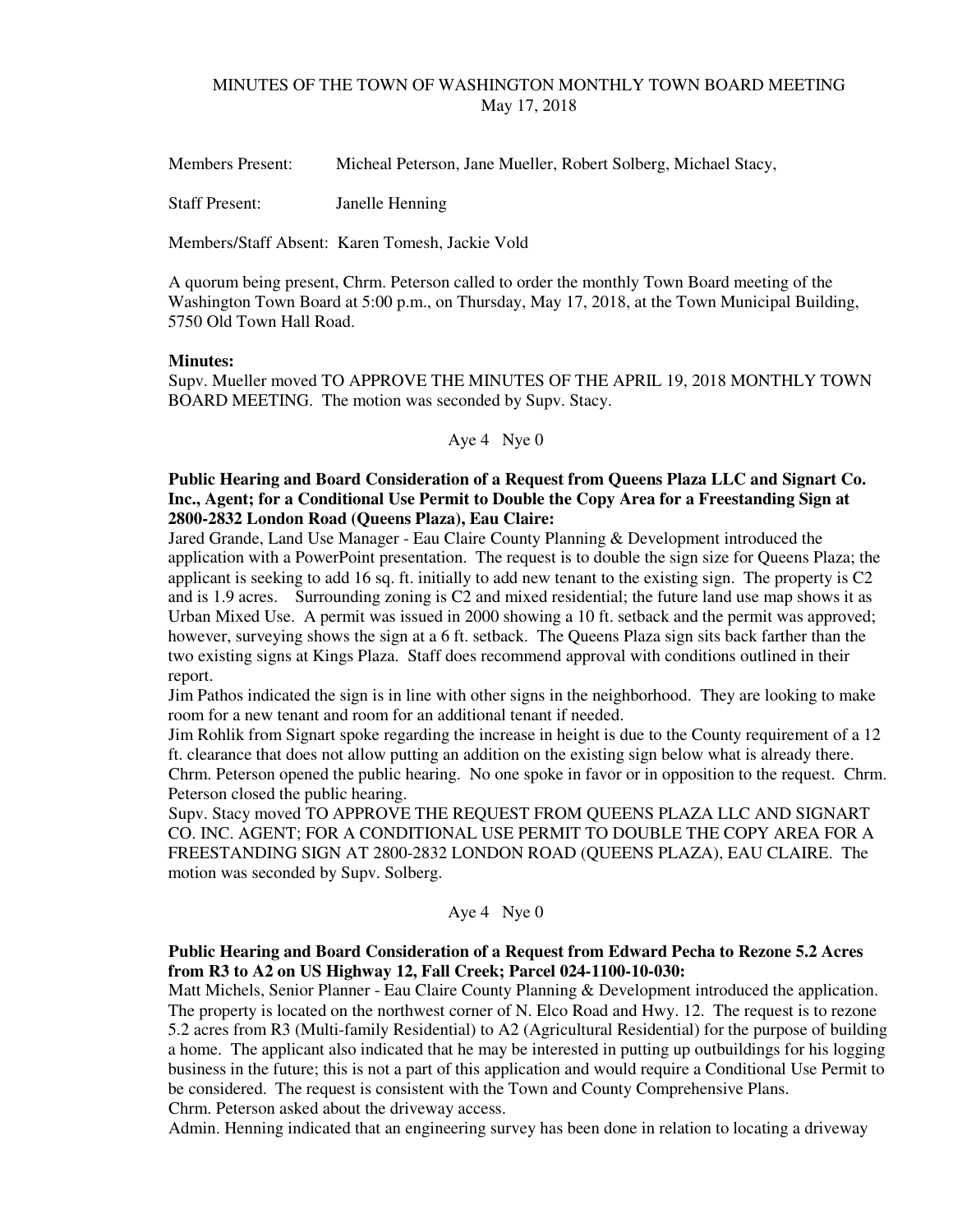on this property. There is some dispute as to whether the WI DOT will continue to allow access off of Highway 12. The engineering study did indicate some possible locations on N. Elco but there are some constraints due to the intersection and guardrail at a large culvert. The issue to the driveway access has not been resolved at this point and may not accommodate large trucks.

Chrm. Peterson opened the public hearing. No one spoke in favor or in opposition of the request. Chrm. Peterson closed the public hearing. If the applicant is looking to bring in his logging equipment in the future this would require a public hearing for a Conditional Use Permit. The request tonight is for the rezoning only in order to build a single family home.

Supv. Stacy moved TO APPROVE THE REQUEST FROM EDWARD PECHA TO REZONE 5.2 ACRES FROM R3 TO A2 ON US HIGHWAY 12, FALL CREEK; PARCEL 024-1100-10-030. The motion was seconded by Supv. Mueller.

Aye 4 Nye 0

**Extraterritorial Agreement between Grip's Storage, City of Altoona and the Town of Washington to Divide and Reconfigure Two Parcels Totaling Approximately 27.85 Acres into Four Parcels,**  Two Lots and Two Outlots Located in the SE 1/4 and the NE 1/4 of the SW 1/4, Section 29, N27N, **R8W in the Town of Washington, Eau Claire County:** 

Admin. Henning referenced the CSM before the Board is to locate a storm water facility on Lot 1 along with commercial building which required a land division. This is in the City of Altoona's extraterritorial jurisdiction and they have a 10 acre minimum on any lot divisions that occur unless an agreement is reached between the City, the Town and the applicant. The agreement before the Board is for this purpose. The Town Attorney did review the document and the obligations of the Town, City, and owner.

Supv. Solberg moved TO APPROVE EXTRATERRITORIAL AGREEMENT BETWEEN GRIP'S STORAGE, CITY OF ALTOONA AND THE TOWN OF WASHINGTON TO DIVIDE AND RECONFIGURE TWO PARCELS TOTALING APPROXIMATELY 27.85 ACRES INTO FOUR PARCELS, TWO LOTS AND TWO OUTLOTS LOCATED IN THE SE ¼ AND THE NE ¼ OF THE SW ¼, SECTION 29, N27N,R8W IN THE TOWN OF WASHINGTON, EAU CLAIRE COUNTY. The motion was seconded by Supv. Stacy.

# Aye 4 Nye 0

# **Proposal from Big Creek ATV/UTV Riders Club for an ATV/UTV Route Ordinance to Use Town of Washington Roads:**

Greg Olsen, Northwest Regional Coordinator with the Wisconsin ATV Association.

Jerre Zimmerman is a member of the club. He gave the Board a petition signed by a couple hundred people in support of routes in the Town of Washington. They have looked into routes in all the towns accept the Town of Washington at this point. He reviewed the proposed routes on a map. All the proposed routes on Eau Claire County roads have been approved by them.

Chrm. Peterson asked whether the focus is shifted away from park trails to riding on town roads. Jerre Zimmerman indicated the request is focused on both trail riding and to ride on town roads. Jodi Eckwright, S12711 Elm Street, Osseo – Would like to ride on the town roads as she is unable to load and unload on a trailer on her own to take her kids for a ride and this allows for her to access trails using a town road to get there.

Admin. Henning indicated that the next step would be for the Board to investigate an ordinance and applications process that would go with it if the Board so desires.

Greg Olsen stated that the first year in a new town is a trial period and issues are looked at an addressed after a year.

Chrm. Peterson indicated the next step would be a Public Hearing. Admin. Henning stated Pleasant Valley approved an ordinance last year and they have an agreement with the club for signing and maintenance for the signs. The Town would be supervising the signage but it would be the Club's responsibility to purchase and place the signage. The Board will look into an ordinance and will contact the Club as to the next meeting date.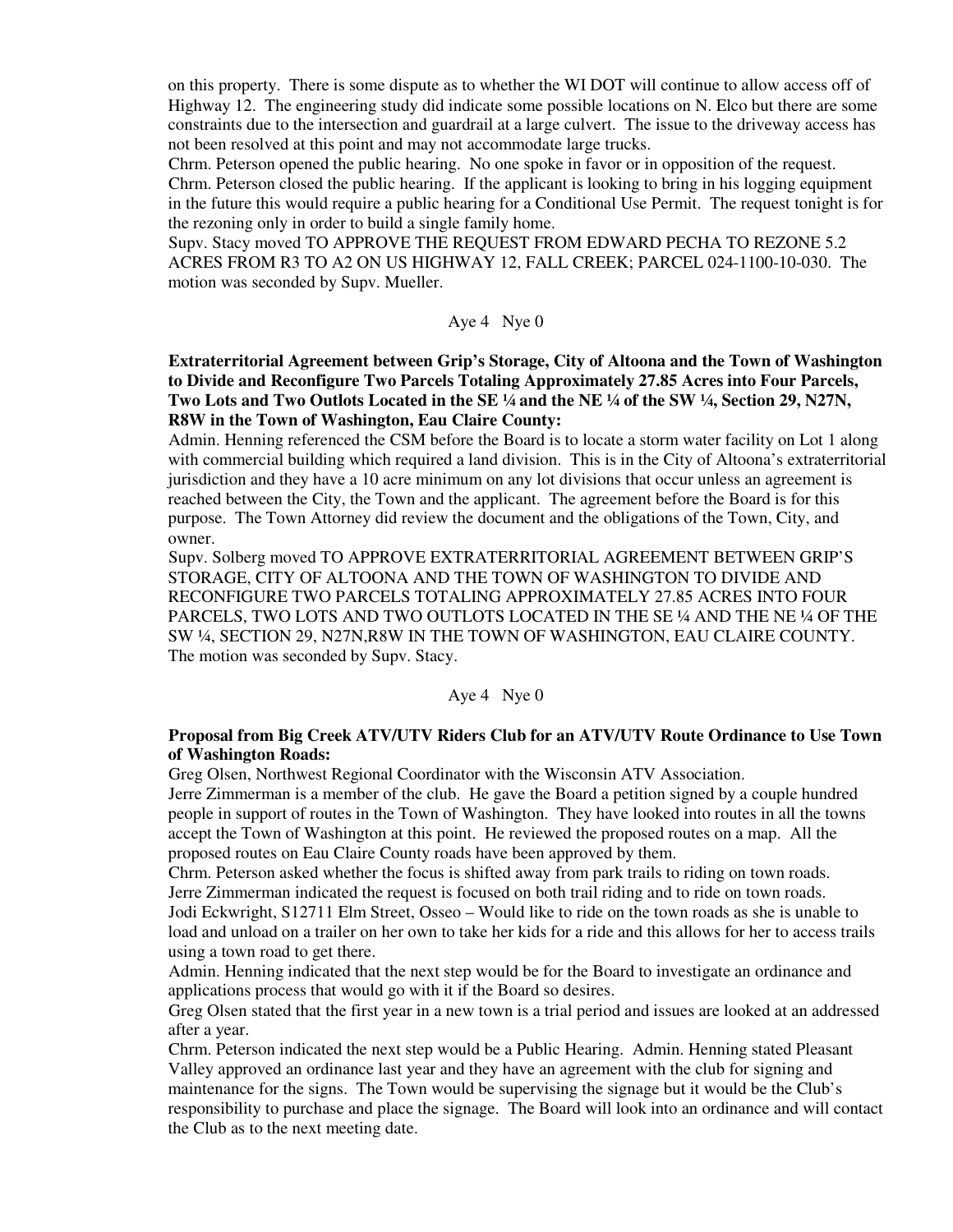### **The April 2018 Financial Statement was reviewed.**

### **Checks:**

Supv. Mueller moved TO APPROVE CHECKS #027108 THROUGH #027163 FOR \$138,652.21. The motion was seconded by Supv. Solberg.

Aye 4 Nye 0

#### **Ordinance 2018-05-17 for a 4-Way Stop at Lars and Brookwood:**

Admin. Henning stated the ordinance is coming due to feedback from the neighborhood and personal observations. This intersection is behind Down to Earth at a commercial and residential interface. It is currently a two way stop on Brookwood. There is a higher volume of commercial traffic than there has been in the past and the intersection is narrow.

Supv. Stacy moved TO APPROVE ORDINANCE 2018-05-17 FOR A 4-WAY STOP AT LARS AND BROOKWOOD. The motion was seconded by Supv. Solberg.

Aye 4 Nye 0

### **Administrator's Report:**

Preparing roadways that are in the schedule to be chip sealed. Chip sealing nearly 8 miles of road: Hickory, Ridgedale, Sheeder, Priory, etc. Any shoulder issues will be addressed before the chip sealing that will be tentative done in July.

Brushing has been done on S. Lowes Creek where it will be repaved.

The Town Office is working on liquor license renewals. These will come before the Board in June. 3 letters sent for cars, trailers, and boats parked in yard on Watt Avenue at 1504, 1520, and 1604

1 letter sent for landscaping with boulders in road right-of-way at 215 Corydon Road

1 letter sent for unlicensed motor bikes and go carts driving on Mewhorter Court & Road

#### **Chairman's Report:**

Represented the Town in court for three dog citations; they did not appear. Fire Board meeting – hopeful to have new engine in September. Washington Fire Station 2 Chicken Feed on Sunday, May 20 from 11:00 a.m. to 5:00 p.m.

**Supervisor's Report:**  None

**Citizens Input:**  None

**Future Zoning Requests:**  None

**Items for Next Meeting's Agenda:**  None

#### **Adjournment:**

Supv. Stacy moved TO ADJOURN. The meeting adjourned at 6:05 p.m.

THE BOARD'S NEXT MEETING WILL BE ON JUNE 21, 2018 AT 5:00 P.M. AT THE TOWN MUNICIPAL BUILDING, 5750 OLD TOWN HALL ROAD.